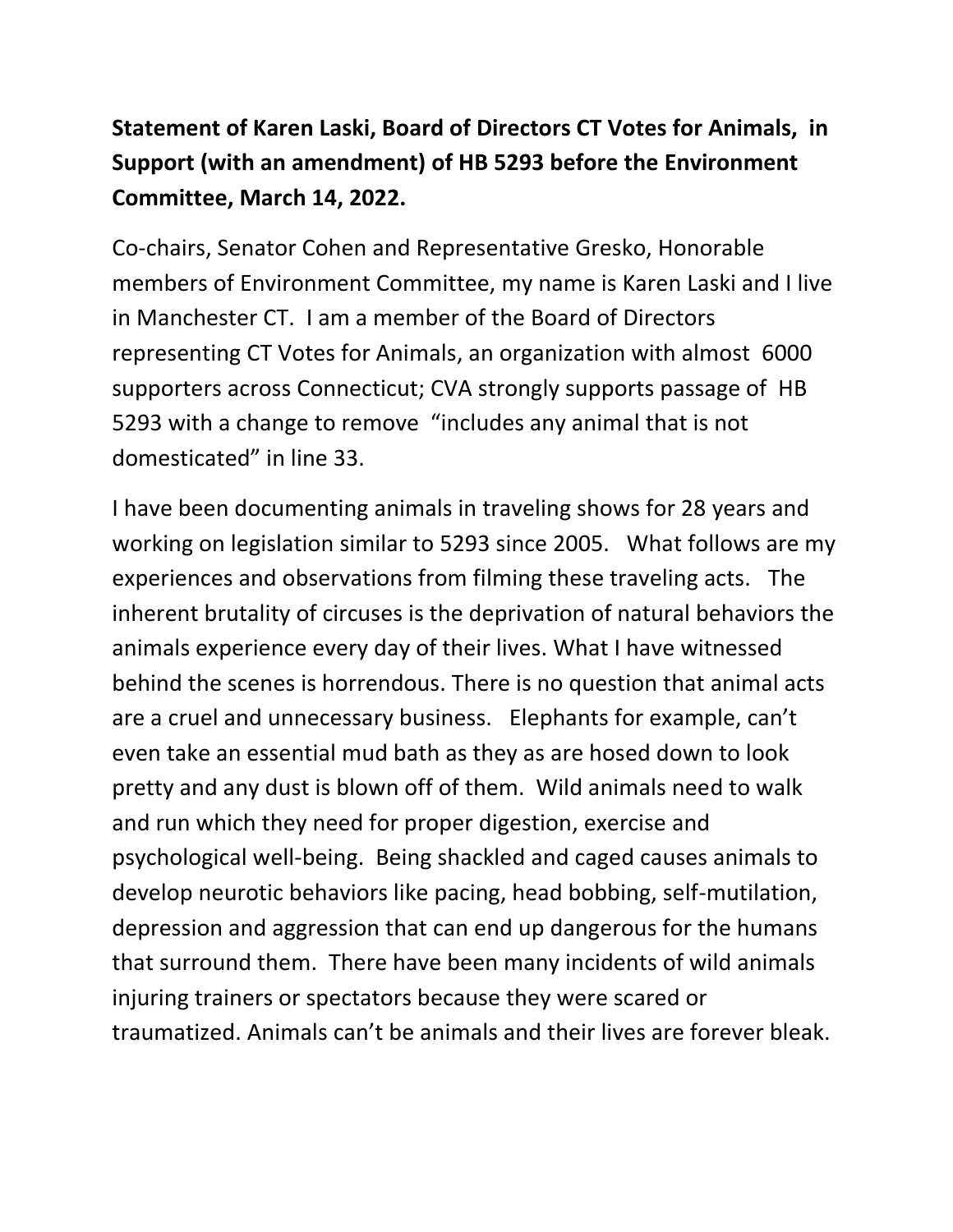You can't train a wild animal with positive reinforcement so they are beaten until they are broken. This intimidation continues as long as the animals are used, often for many decades. In CT, I witnessed a baby elephant being traumatized so she wouldn't defecate in the ring during the show. While hiding under a truck I saw several circus workers surround the baby and stomp their feet while yelling till she defecated right there. Another time a circus worker was loading llamas on to a trailer. One llama was appeared to be frightened and would not go up the ramp. The man used something in his hand, and stuck it into the llama's vagina. She bolted forward.

The last circus to come to CT before Covid was Garden Brothers in Danbury CT. Danbury Ice Palace has agreed not to host any more circuses that use animals because of the protests, public outcry and what they witnessed themselves. My short film footage of Betty, an elephant used that day is here. <https://youtu.be/R41pSlAeglM> Also a link here is for a short compilation of videos I've filmed and narrated which makes it easy to see what animals experience in traveling animals shows in CT.

<https://www.youtube.com/watch?v=JymEZe3LdBE> Wild animals in traveling shows suffer endlessly emotionally and physically and many times die a miserable death from an untreated, long standing ailment.

What do children learn through these displays of insensitivity? What are they thinking when they are at a fair in Guilford watching bears riding horses. They learn that bullying an innocent animal is entertainment and legal in CT.

People have become more aware of the callous treatment of animals in traveling acts and parents now understand how children learn a